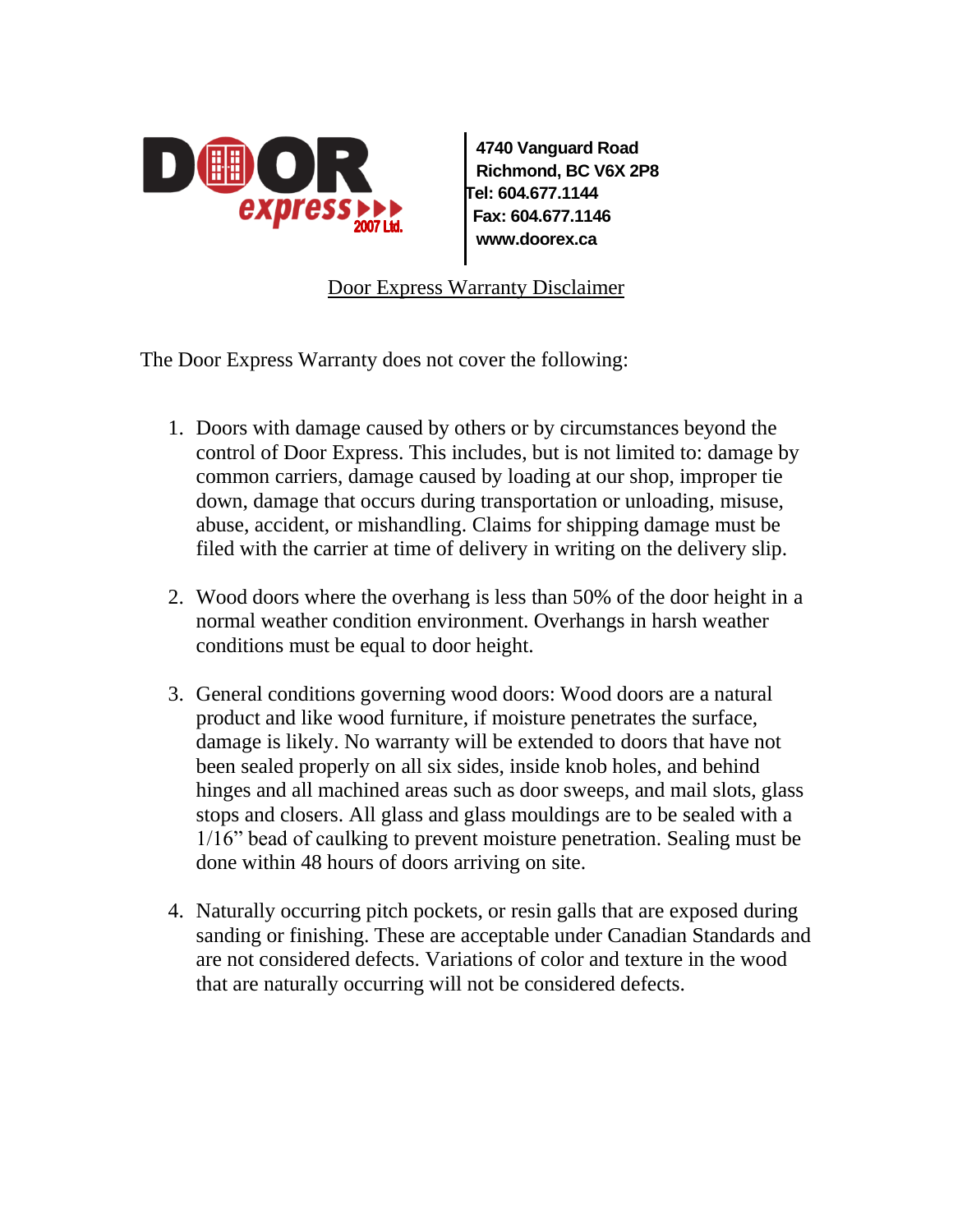- 5. Dissatisfactory appearance or service of doors that is caused by improper handling, jobsite finishing, and installation. In addition, damage caused by incorrect, careless unpacking, and or mishandling during receipt and site preparation of goods are not covered under the Door Express warranty.
- 6. Finishing color, appearance, and fitment are not guaranteed due to onsite third party application of finish or installation.
- 7. Door Express is not responsible for customer or third party attempts to repair or install doors and or hardware.
- 8. The Door Express Warranty against warp does not apply to doors:
- 1 3/4" or thicker doors that are wider than 3' 6" or higher than 8'
- 1 3/8" thick doors that are wider than 3' or higher than 7'
- Doors that have been improperly installed, and or finished
- Doors that have been left leaning for extended periods of time.
- 9. Knotty Alder doors, for exterior use that have not had open voids filled in on the exterior face are not warrantied.
- 10.Panel Shrinkage is not covered by the Door Express warranty.
- 11.Failure to perform standard home maintenance, such as, but not limited to: re-finishing doors as necessary to the same procedures and standards outlined in the Door Express Handling, Finishing and Installation directions
- 12.Products finished in dark colors, particularly black, cook the wood, drive out moisture, creating cracks, shifting panels, and warping, bowing, and twisting stiles and rails. As a result of this, Black or Dark finished doors are not covered by warranty, this includes, but is not limited to: consistency of grain, shrinkage, sealed unit failure, cracking or twisting.
- 13.Warranty repair is limited to the repair or replacement of the faulty part.